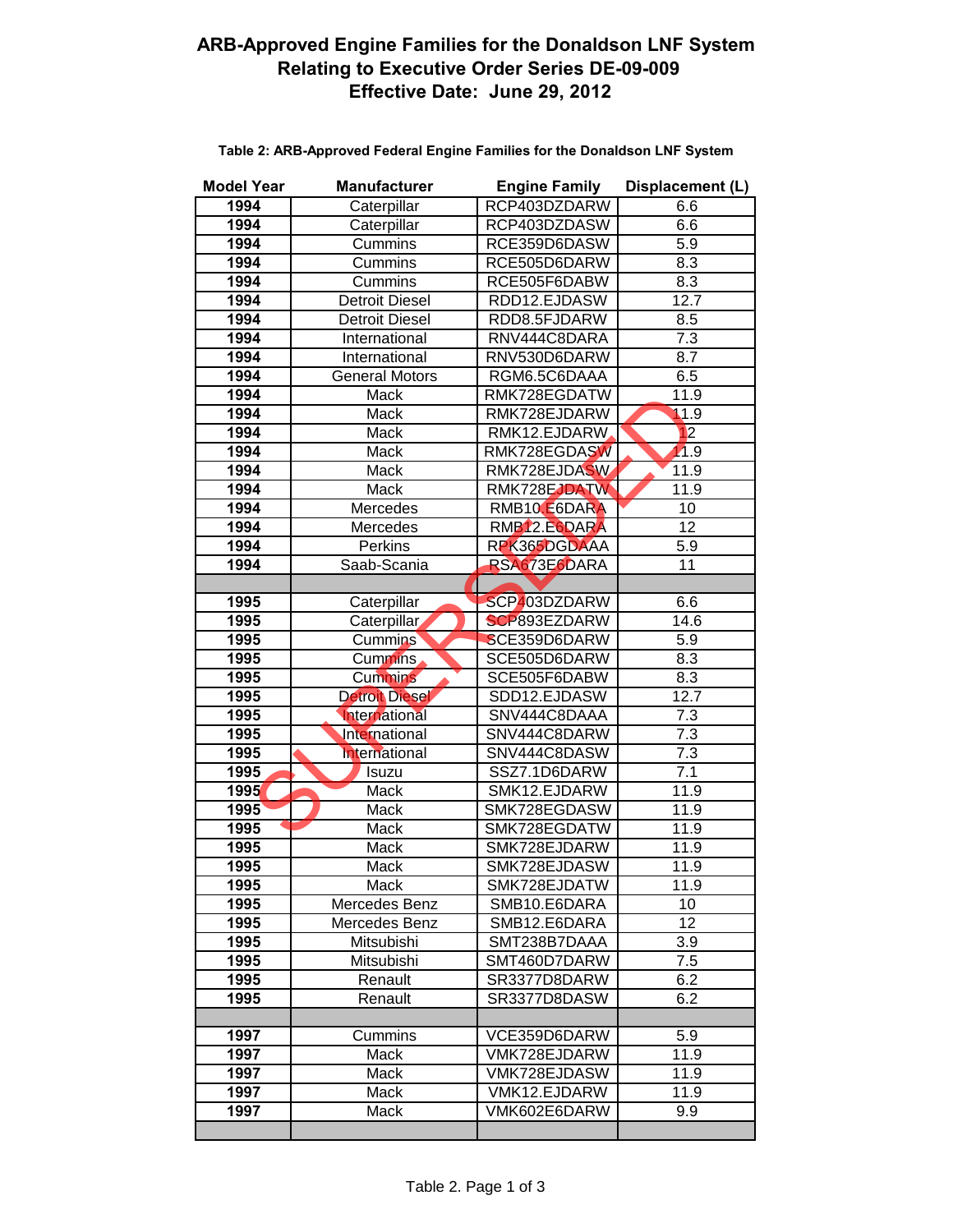## **ARB-Approved Engine Families for the Donaldson LNF System Relating to Executive Order Series DE-09-009 Effective Date: June 29, 2012**

| <b>Model Year</b> | <b>Manufacturer</b>            | <b>Engine Family</b> | Displacement (L) |
|-------------------|--------------------------------|----------------------|------------------|
| 1998              | Caterpillar                    | WCPXH0638MRW         | 10.5             |
| 1998              | Caterpillar                    | WCPXH0893MRW         | 14.6             |
| 1998              | Cummins                        | WCEXH0239BAA         | 3.9              |
| 1998              | Cummins                        | WCEXH0359BAB         | 5.9              |
| 1998              | Cummins                        | WCEXH0359BAC         | 5.9              |
| 1998              | Cummins                        | WCEXH0359BAG         | $\overline{5.9}$ |
| 1998              | Cummins                        | WCEXH0505CAA         | $\overline{8.3}$ |
| 1998              | Cummins                        | WCEXH0661MAF         | 10.8             |
| 1998              | Mack                           | WMKXH0602M48         | 9.8              |
| 1998              | Mack                           | WMKXH0728V40         | 11.9             |
| 1998              | <b>Mack</b>                    | WMKXH0728V41         | 11.9             |
| 1998              | <b>Mack</b>                    | WMKXH0728V43         | 11.9             |
| 1998              | Mack                           | <b>WMKXH0728M44</b>  | 11.9             |
| 1998              | International                  | WNVXH0466ENE         | $\overline{7.6}$ |
| 1998              | International                  | WNVXH0466FNA         | 7.6              |
| 1998              | International                  | WNVXH0466FNC         | 76               |
| 1998              | International                  | WNVXH0530FNA         | 8.7              |
| 1998              | International                  | WNVXH0530FNC         | 8.7              |
| 1998              | International                  | WNVXH0444FNA         | 7.3              |
| 1998              | International                  | WNVXH0444FNC         | 7.3              |
| 1998              | Renault                        | WR3XH0377BNF         | 6.2              |
| 1998              | Scania                         | WY9XH11.7203         | 11.7             |
|                   |                                |                      |                  |
| 1999              | Caterpillar                    | XCPXH0638MRW         | 10.5             |
| 1999              | Caterpillar                    | <b>XCPXH0893MRW</b>  | 14.6             |
| 1999              | <b>Cummins</b>                 | XCEXH0239BAA         | 3.9              |
| 1999              | Cummins                        | XCEXH0359BAM         | 5.9              |
| 1999              | <b>Cummins</b>                 | XCEXH0359BAQ         | 5.9              |
| 1999              | <b>Cummins</b>                 | XCEXH0359BAR         | 5.9              |
| 1999              | <b>General Motors</b>          | XGMXH06.5522         | 6.5              |
| 1999              | International                  | XNVXH0444ACC         | 7.3              |
| 1999              | International                  | XNVXH07.3FCC         | $\overline{7.3}$ |
| 1999              | International                  | XNVXH07.3FNH         | 7.3              |
| 1999              | Renault                        | XR3XH0377BNF         | 6.2              |
| 1999              | Renault                        | XR3XH0377BWF         | 6.2              |
|                   |                                |                      |                  |
| 2000              | Cummins                        | YCEXH0239BAA         | 3.9              |
| 2000              | Cummins                        | YCEXH0359BAA         | 5.9              |
| 2000              | Cummins                        | YCEXH0359BAX         | 5.9              |
| 2000              | Cummins                        | YCEXH0359BAY         | 5.9              |
| 2000              | Mercedes                       | YMBXH12.0DJA         | 12               |
| 2000              | <b>General Engine Products</b> | YGEPH06.5524         | 6.5              |
| 2000              | <b>General Motors</b>          | YGMXH06.5528         | 6.5              |
| 2000              | <b>General Motors</b>          | YGMXH06.5529         | 6.5              |
| 2000              | <b>General Motors</b>          | YGMXH06.5522         | 6.5              |
| 2000              | International                  | YNVXA07.3CND         | 7.3              |
| 2000              | International                  | YNVXH07.3ANC         | $7.\overline{3}$ |
| 2000              | International                  | YNVXH07.3FNB         | 7.3              |
| 2000              | Renault                        | YR3XH0377BWF         | 6.2              |
| 2000              | Scania                         | YY9XH10.6106         | 10.6             |
| 2000              | Scania                         | YY9XH11.7202         | 11.7             |
|                   |                                |                      |                  |